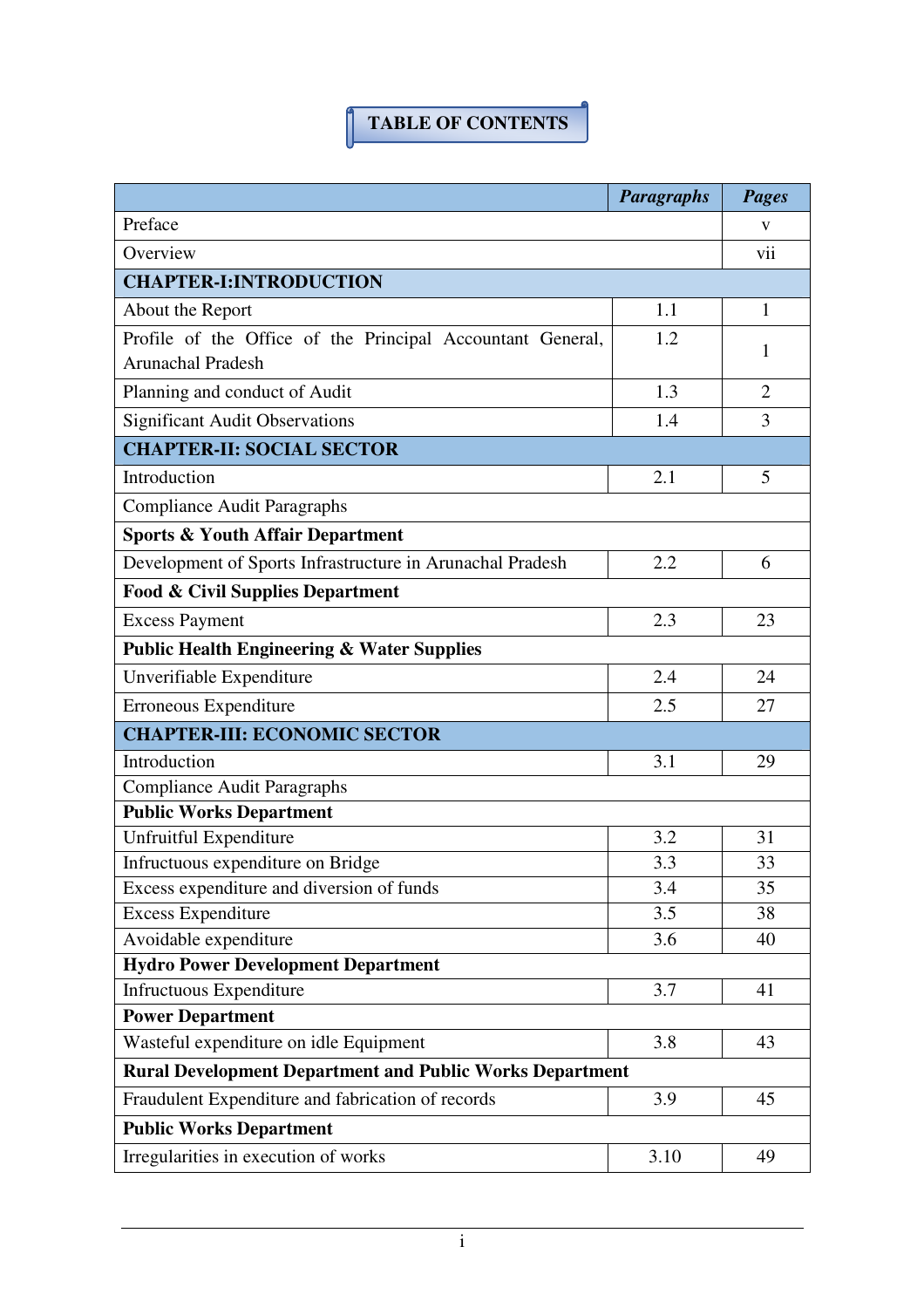| <b>CHAPTER-IV: GENERAL SECTOR</b>                          |       |     |  |  |
|------------------------------------------------------------|-------|-----|--|--|
| Introduction                                               | 4.1   | 51  |  |  |
| Compliance Audit Paragraph                                 |       |     |  |  |
| <b>Planning Department</b>                                 |       |     |  |  |
| Member of Legislative Assembly Area Development Scheme     | 4.2   | 53  |  |  |
| <b>CHAPTER-V: REVENUE SECTOR</b>                           |       |     |  |  |
| Introduction                                               | 5.1   | 71  |  |  |
| <b>Compliance Audit Paragraphs</b>                         |       |     |  |  |
| <b>Tax and Excise Department</b>                           |       |     |  |  |
| Non realisation of tax                                     | 5.4.1 | 80  |  |  |
| Non realisation of tax                                     | 5.4.2 | 81  |  |  |
| Non levy of revenue from Wholesale Vends                   | 5.5   | 82  |  |  |
| Non-levy of Penalty                                        | 5.6   | 83  |  |  |
| Non-realisation of Renewal Fee and Penalty                 | 5.7   | 84  |  |  |
| <b>Transport Department</b>                                |       |     |  |  |
| Non-realisation of Road Tax /Motor Vehicle Tax and Penalty | 5.8   | 85  |  |  |
| Non-renewal of Fitness Certificates                        | 5.9   | 86  |  |  |
| Short recovery of Composite Tax - ₹ 13.71 lakh             | 5.10  | 88  |  |  |
| <b>CHAPTER-VI: ECONOMIC (SPSUs) SECTOR</b>                 |       |     |  |  |
| Overview of State Public Sector Undertakings               | 6.1   | 89  |  |  |
| <b>CHAPTER-VII: FOLLOW-UP OF AUDIT OBSERVATIONS</b>        |       |     |  |  |
| Follow up Action on Audit Reports                          | 7.1   | 99  |  |  |
| <b>Audit Committee Meeting</b>                             | 7.2   | 99  |  |  |
| <b>Response to Audit Observations</b>                      | 7.3   | 100 |  |  |